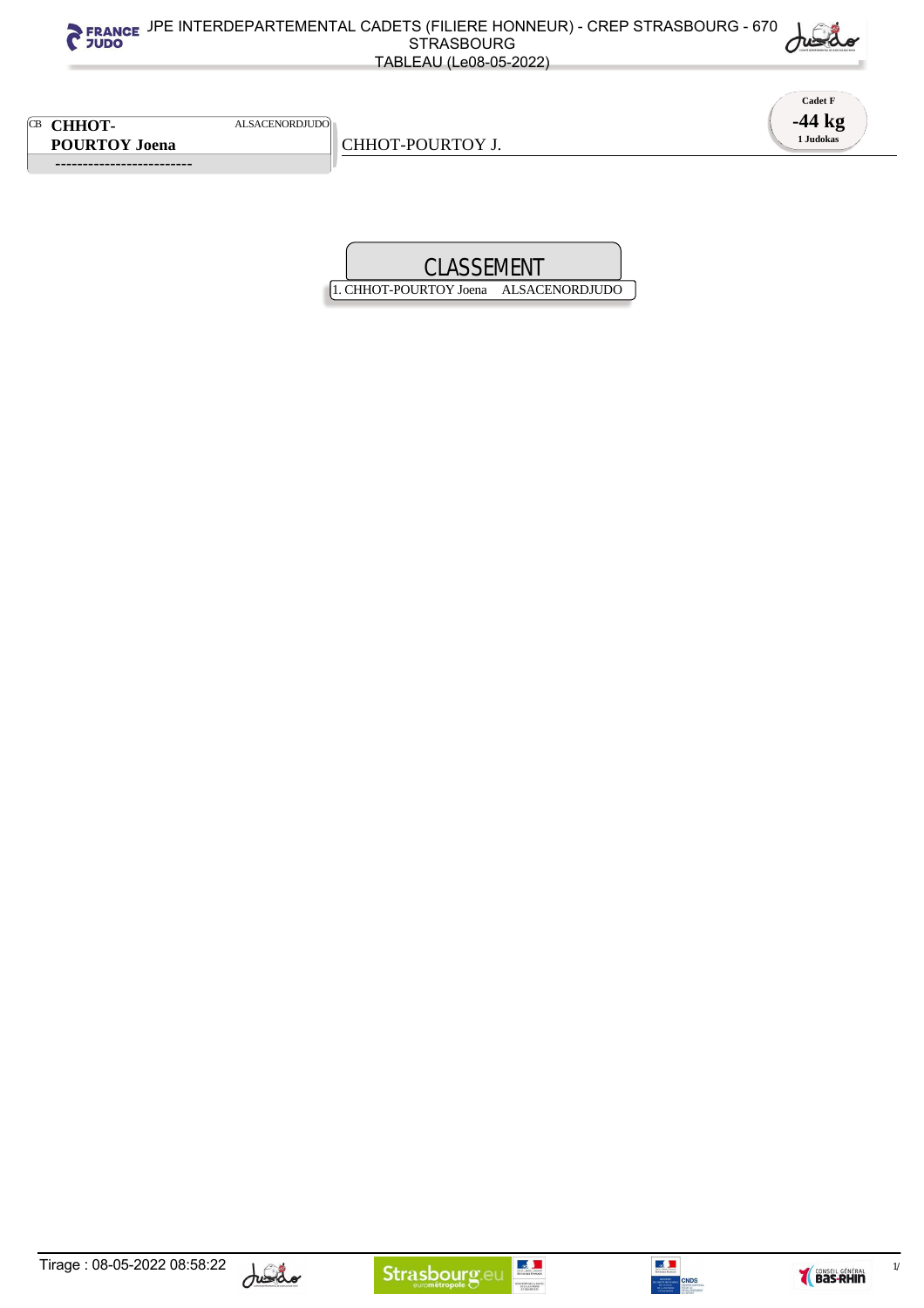## <sub>ICE</sub> JPE INTERDEPARTEMENTAL CADETS (FILIERE HONNEUR) - CREP STRASBOURG - 670  $\,$  |  $\,$   $\,$ STRASBOURG POULES (Le08-05-2022)

2 judokas. Tirage : 08-05-2022 08:58:43 NOM et Prénom and the Club Club Club Club Grade 1 2 V P C OSSWALD Marion **CONSWALD Marion CONSWALD Marion CONSWALD Marion CONSWALD Marion CONSWALD Marion CONSWALD Marion** REHABI Wissal **ACS PEUGEOT MUL** (CM) 2  $01 - 2$ 00 -0 1 1 1 Ordre combats : 1-2 Poule 1 (48 kg) Tapis 1

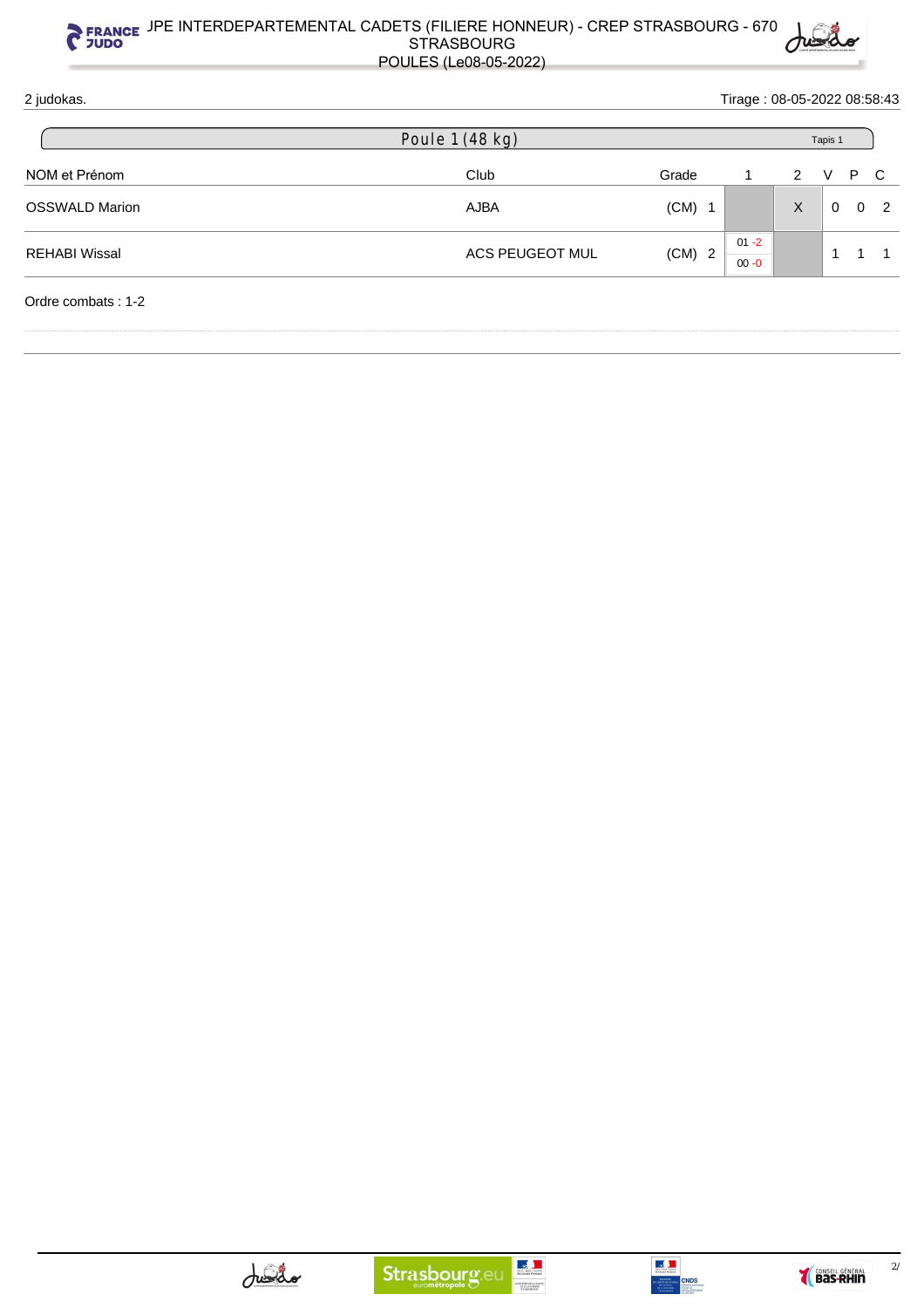6 judokas. Tirage : 08-05-2022 08:59:44

|                        | Poule 1 (52 kg)      |          |   |          | Tapis 2  |   |    |          |
|------------------------|----------------------|----------|---|----------|----------|---|----|----------|
| NOM et Prénom          | Comite               | Grade    |   | 2        | 3        | v | P. | C C      |
| <b>QUINTERO Amelia</b> | ACS PEUGEOT MUL - 68 |          |   | $02 - 0$ | $11 - 0$ |   |    |          |
|                        |                      | $(CM)$ 1 |   | $00 - 0$ | $00 - 0$ | 2 | 20 |          |
| ZEHIROGLU Acelya       | ALSACENORDJUDO - 67  | $(CM)$ 2 | X |          | X        | 0 | 1  | - 3      |
| <b>STOLL Valentine</b> | AJBA - 67            | $(CM)$ 3 | X | $02 - 0$ |          |   |    | $10^{2}$ |
|                        |                      |          |   | $01 - 0$ |          |   |    |          |

Ordre combats : 1-2 2-3 1-3

|                            | Poule 2 (52 kg)      |          |   |          |          | Tapis 2 |    |   |
|----------------------------|----------------------|----------|---|----------|----------|---------|----|---|
| NOM et Prénom              | Comite               | Grade    |   | 2        | 3        | V       | P  | C |
|                            |                      |          |   | $11 - 0$ | $02 - 0$ | 2       |    |   |
| <b>LIEGEOIS Alise</b>      | J.C. INGERSHEIM - 68 | $(CM)$ 1 |   | $00 - 0$ | $01 - 0$ |         | 20 |   |
| <b>GUELIN Oriane</b>       | J.C.QUATZENHEIM - 67 | $(CV)$ 2 | X |          | X        | 0       |    | 3 |
|                            | J. C. MASEVAUX - 68  |          |   | $10 - 0$ |          |         |    |   |
| <b>CHIFFAUDEL Flore</b>    |                      | $(CM)$ 3 | X | $00 - 0$ |          |         |    |   |
| Ordre combats: 1-2 2-3 1-3 |                      |          |   |          |          |         |    |   |



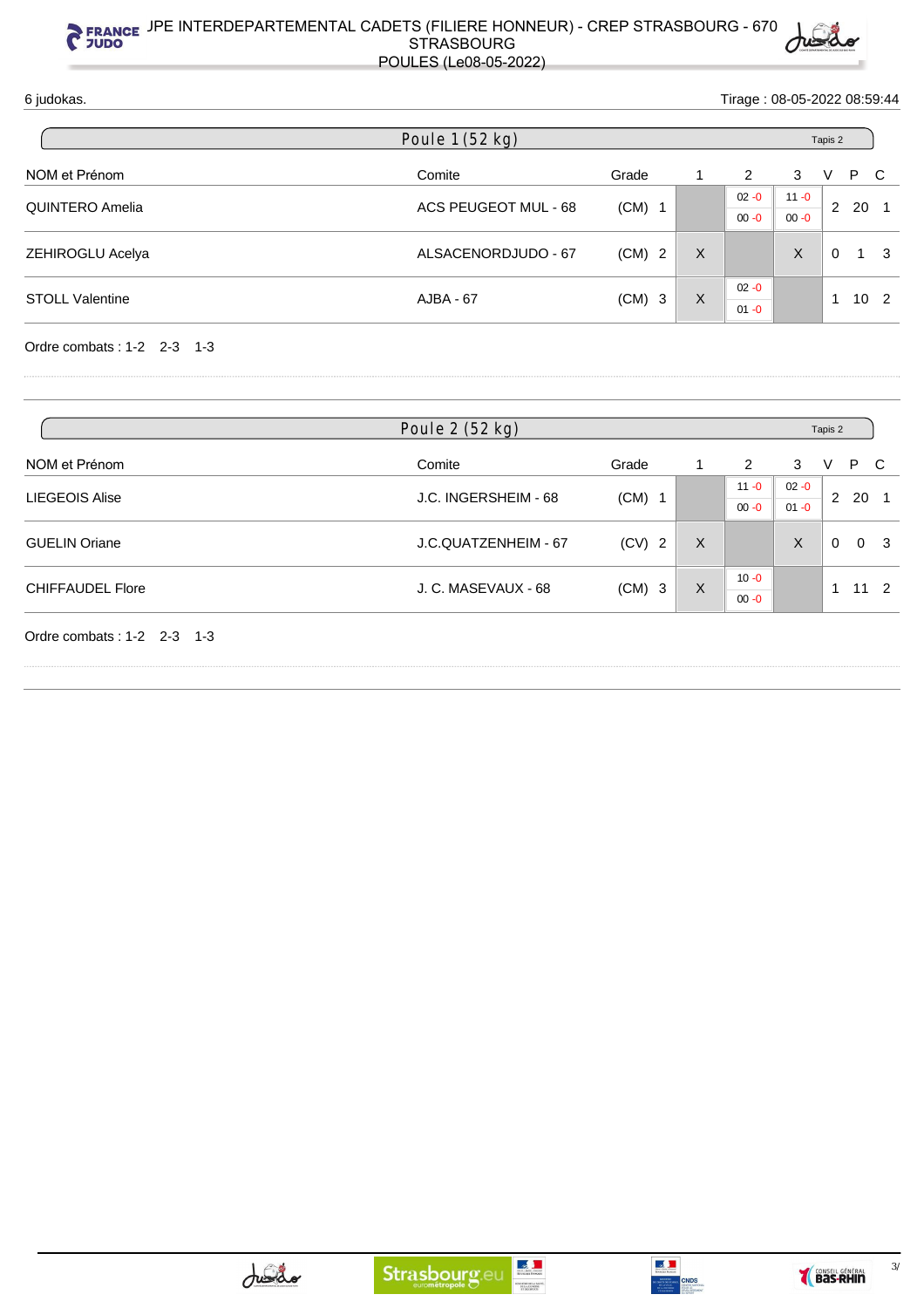





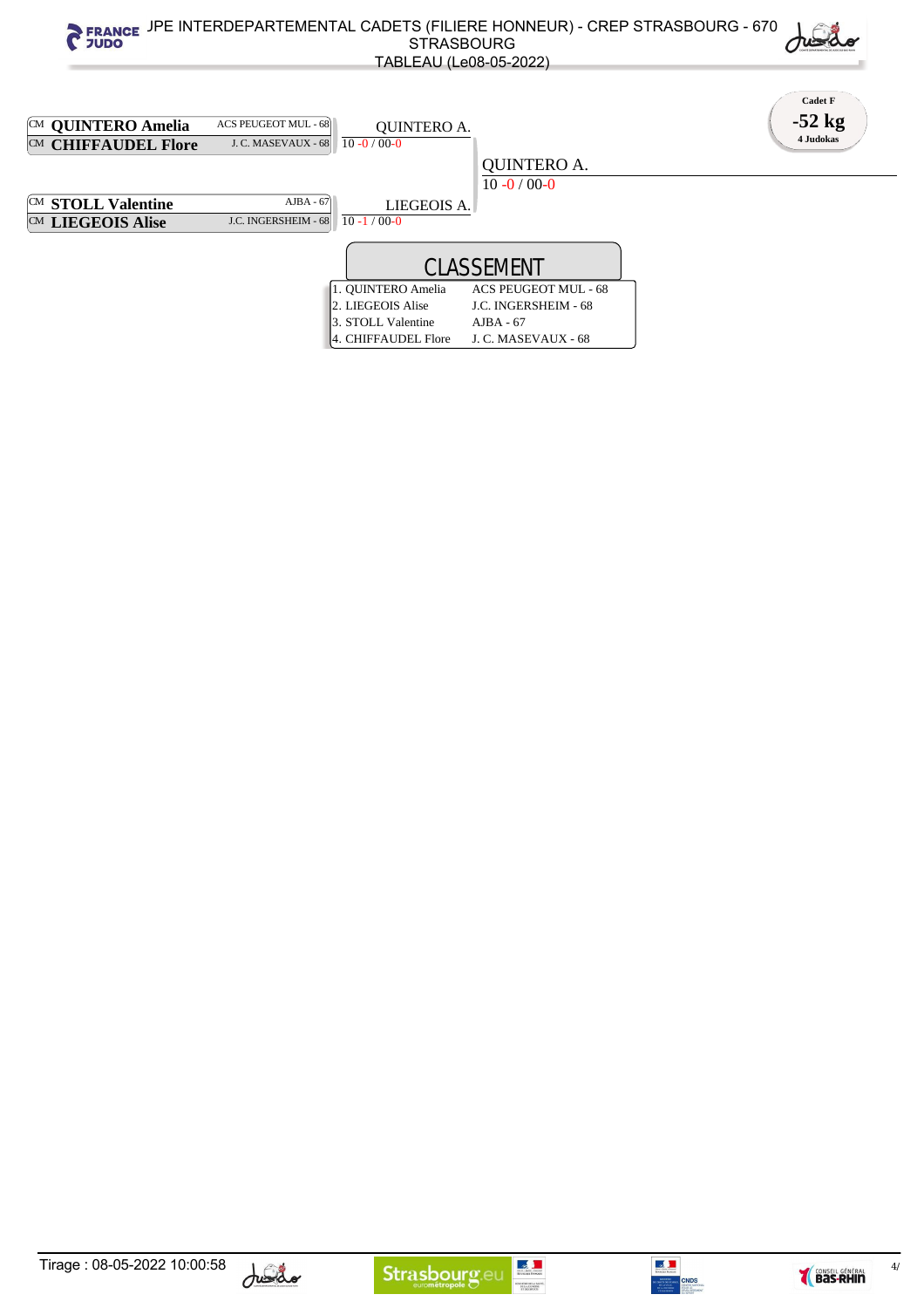

4 judokas. Tirage : 08-05-2022 09:00:02

|                           | Poule 1 (57 kg)       |          |          |          |          |         |          |                 |    |
|---------------------------|-----------------------|----------|----------|----------|----------|---------|----------|-----------------|----|
| NOM et Prénom             | Club                  | Grade    |          | 2        | 3        | 4       | V        | P C             |    |
| <b>BASQUIN Jeanne</b>     | <b>JC WISSEMBOURG</b> | $(CM)$ 1 |          | X        | $02 - 0$ | X       | 1        | 10 <sub>3</sub> |    |
|                           |                       |          |          |          | $00 - 0$ |         |          |                 |    |
| <b>BOUAMAMA Neyla</b>     | <b>SUC</b>            | $(CM)$ 2 | $02 - 1$ |          | $10 - 1$ | $\sf X$ |          | 2 20 2          |    |
|                           |                       |          | $00 - 0$ |          | $00 - 0$ |         |          |                 |    |
| <b>BEN AHMED Nour</b>     | <b>CAMDG</b>          | $(VB)$ 3 | X        | X        |          | X       | $\Omega$ | $\Omega$        | -4 |
| <b>COSKUN Nesibe Sena</b> |                       |          | $01 - 0$ | $11 - 0$ | $02 - 0$ |         |          |                 |    |
|                           | <b>CAMDG</b>          | (1D) 4   | $00 - 1$ | $00 - 0$ | $00 - 0$ |         | 3        | 21              |    |



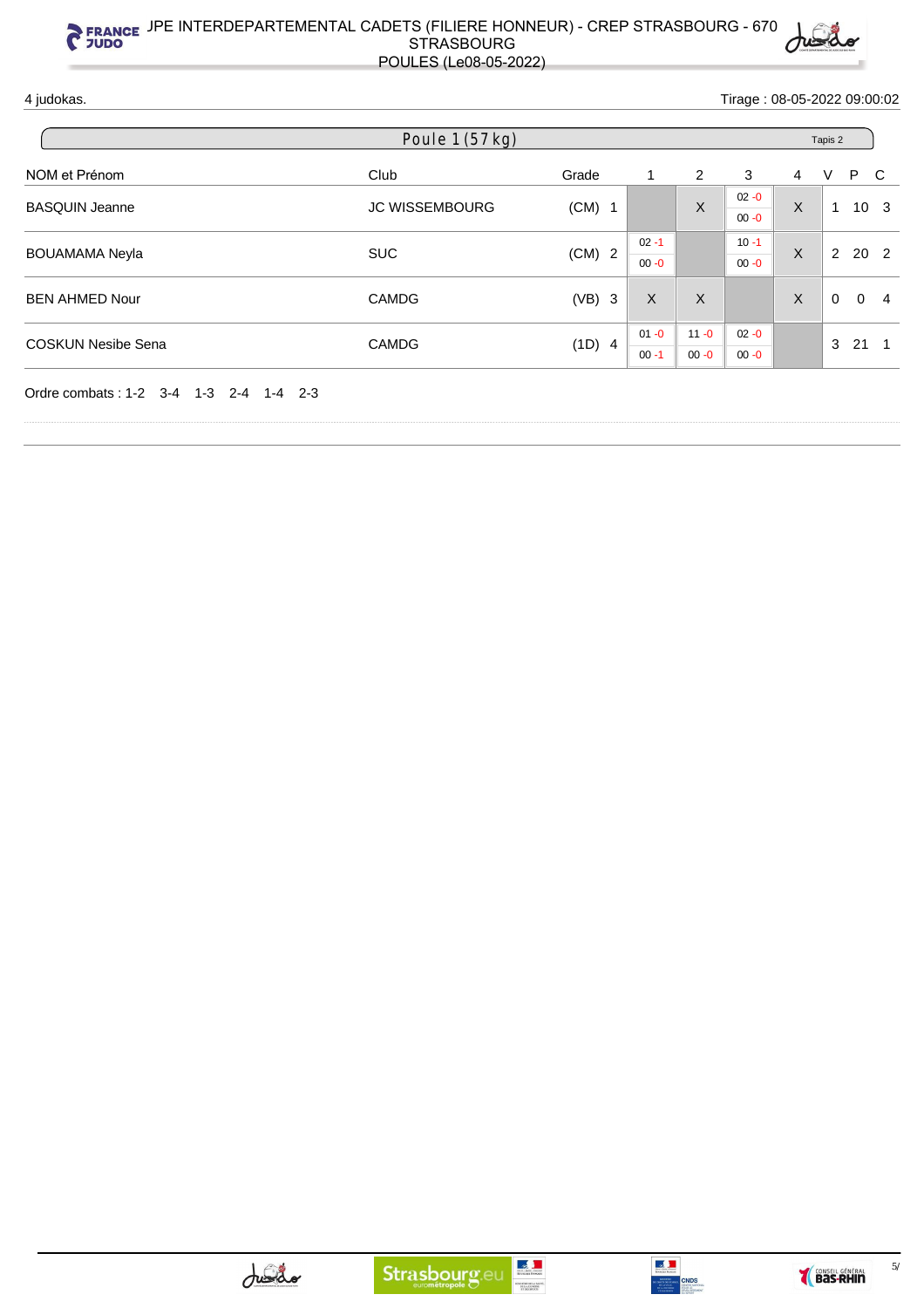





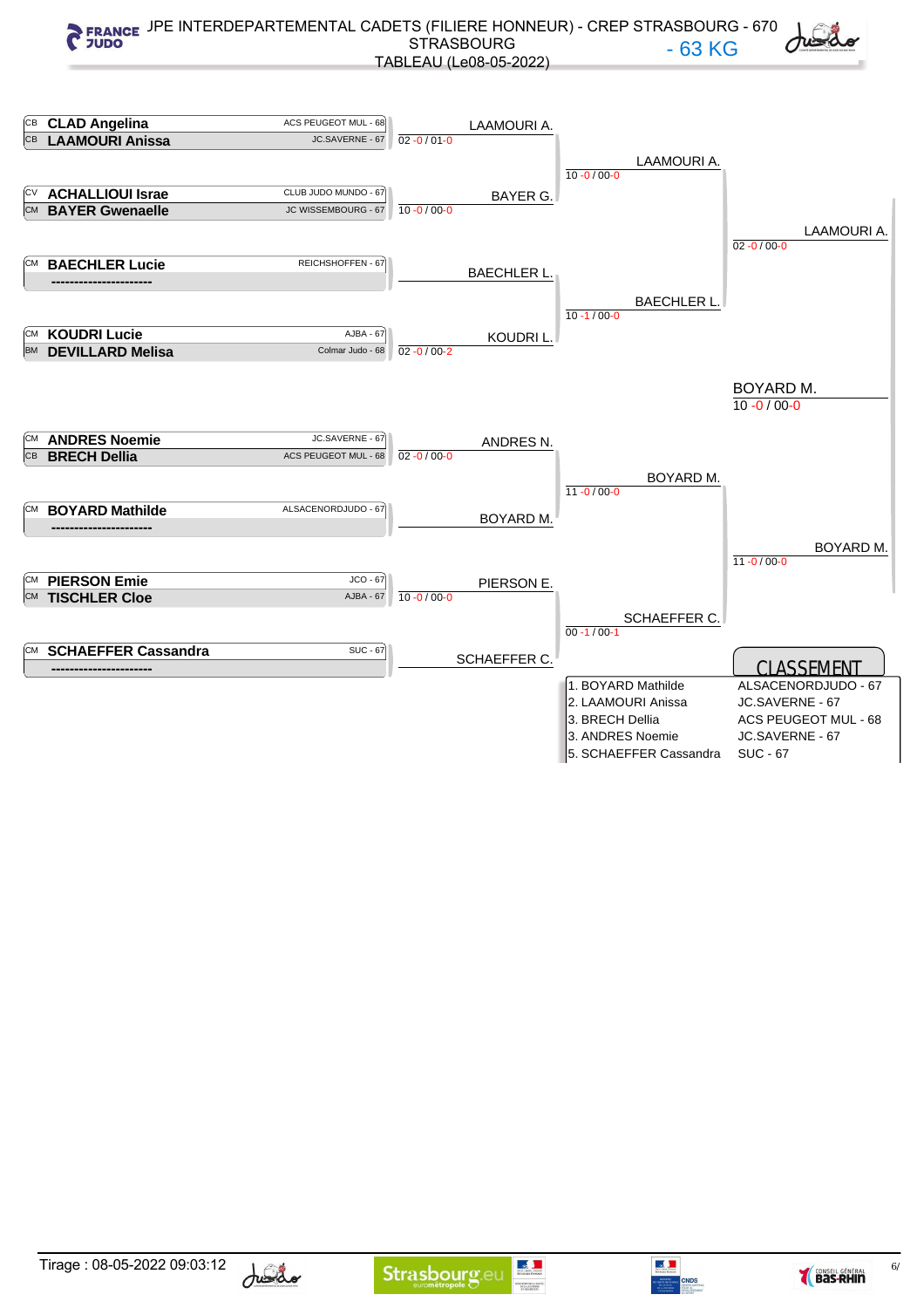









 $\frac{7}{2}$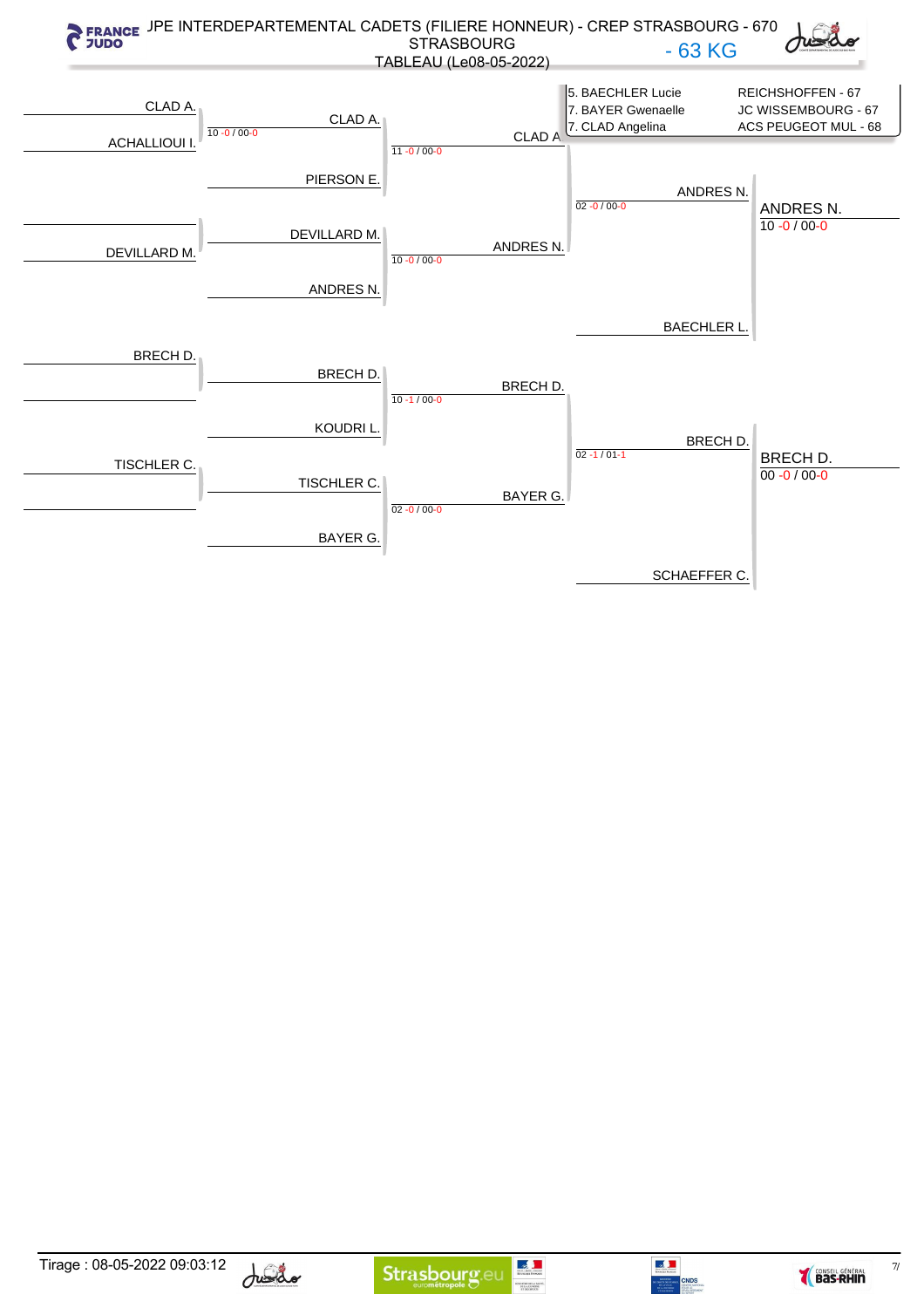

3 judokas. Tirage : 08-05-2022 09:02:08

|                            | Poule 1 (70 kg)        |                             |          | Tapis 1  |          |             |                 |                 |  |
|----------------------------|------------------------|-----------------------------|----------|----------|----------|-------------|-----------------|-----------------|--|
| NOM et Prénom              | Club                   | Grade                       |          | 2        | 3        | V           | P C             |                 |  |
| <b>ALLENBACH Emmy</b>      |                        | $(CM)$ 1                    |          | $00 - 0$ | $10 - 0$ |             |                 |                 |  |
|                            | <b>REICHSHOFFEN</b>    |                             |          | $00 - 0$ | $01 - 0$ | 2           | 10 <sub>1</sub> |                 |  |
| <b>BOHNERT Laura</b>       |                        | A.M PAYS MOSSIG<br>$(CM)$ 2 | X        |          |          | $02 - 1$    | и               |                 |  |
|                            |                        |                             |          |          | $00 - 0$ |             |                 | 10 <sub>2</sub> |  |
| <b>LELIEVRE Line</b>       | <b>CTRE JUDO HERRL</b> | $(CM)$ 3                    | $\times$ | X        |          | $\mathbf 0$ | 1               | 3               |  |
|                            |                        |                             |          |          |          |             |                 |                 |  |
| Ordre combats: 1-2 2-3 1-3 |                        |                             |          |          |          |             |                 |                 |  |